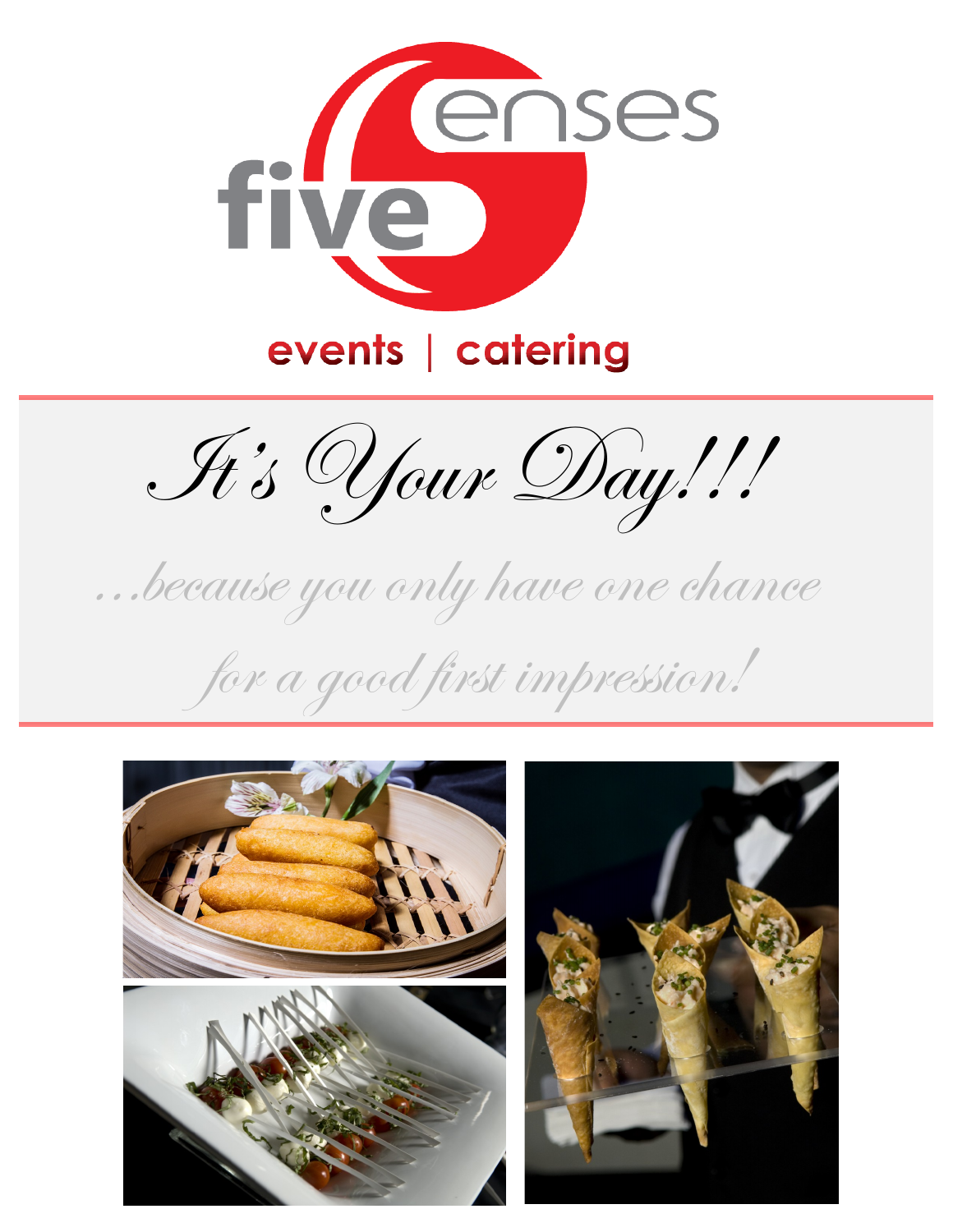Your Vision…

### Butler Passed Hors D'Oeuvre

Smoked Salmon Crostini Pineapple Teriyaki Meatball \* Truffle Mac & Cheese Poppers \* Roma Tomato Bruschetta with Shaved Parmesan \* Mozzarella, Tomato & Basil Skewer with Balsamic Reduction \* Peruvian Style Ceviche over Black Bean and Corn Salsa Compress Watermelon with Goat Cheese Walnut and Balsamic Reduction Salmon Spoon with Herbed Boursin, Crispy Capers and Fresh Dill Chicken & Waffles – Crispy Chicken Bite over Mini Waffle and Bourbon Maple Glaze Petite Mini Filet over White Truffle Potato Cake and Shallot Demi Spinach & Artichoke Parmesan Tartlet Ahi Tuna on Wonton Crisp, Sweet Hoisin and Seaweed Salad Ahi Poke on Ceramic Spoon with Black Sesame Seeds Caribbean Ceviche with Plantain Chip – Mango Chunks and Tilapia in a Pasion Fruit Sauce Roasted Chicken on Endive with Fontina Cheese, Garlic Cilantro Aioli Lobster Bisque Shooter topped with Crème Fraiche Mini Beef Sofrito Empanadas with Cilantro Garlic Aioli \* Chicken or Ham Croquettes with Mayo Aioli \* Mini Carnita Tacos, Cole Slaw, Queso Fresco and Cilantro Crème Venezuelan Style Arepa topped with Smoked Chicken and Avocado Crème Tostones Con Pollo – Fricassee Style Chicken over Crispy Breadfruit & Avocado Pork Pot Stickers with Sweet Ponzu Sauce \* Crab cake topped with Mango & Papaya Pico Caramelized Watermelon topped with Goat Cheese and Caramelized Pecan 48 Hour Sous Vide Short Rib over Truffle Red Mashed Potatoes

#### Salads

Potato, Macaroni or Yucca Salad

House Garden Salad – Cherry Tomatoes, Cucumbers, Red Onions & Choice of Dressing Caesar Salad – Romaine Lettuce, Shaved Parmesan, Cherry Tomato & Caesar Dressing Asparagus & Cherry Tomato Salad – Arugula, Crumbled Bleu Cheese & Lemon Vinaigrette Wine Poached Pear, Gorgonzola & Mixed Green Salad – Candied Walnut & Raspberry Delicate Muscling Green Salad, Mandarin Oranges and Bleu Cheese with a Champagne Vinaigrette Strawberry Field Green Salad – Mesclun, Bleu Cheese, Red Onions, Candied Pecans and Balsamic